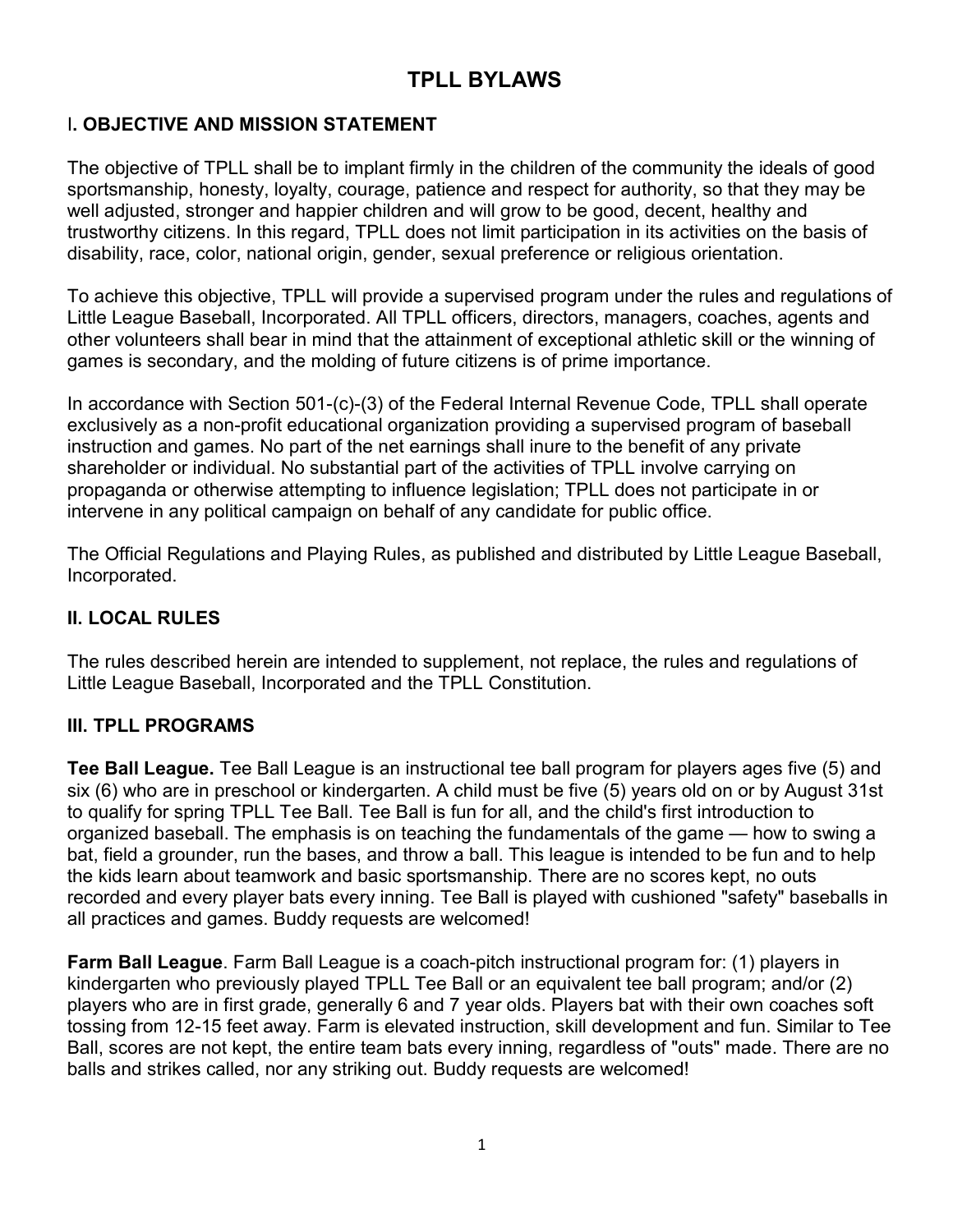Rookie Minors League. Rookie Minors is a machine-pitch, instructional baseball program for: (1) players in second grade, including players who are league-age eight (8); and/or (2) players in first grade who previously played TPLL Farm League or a comparable coach-pitch program. Scores are kept, games won or lost, and standings are maintained. There are post-season playoffs, for a Rookie Minors Championship. Rookie Minors conducts Player Assessments in December or January. Players are drafted by coaches or assigned to teams with a focus on balancing skill levels for optimal parity among the RM teams. Thus, there are no Buddy requests, though the league will try to accommodate reasonable requests.

Double A League. Double A is an introductory player-pitch league for: (1) players in 3rd grade, regardless of League Age (who are generally league age 8 or 9); and/or (2) players in second grade who have previously played TPLL Rookie Minors or a comparable machine-pitch program and who are at least 7 years old. Double A is the first level 'player pitch' league. Players are instructed on more advanced skill development, sportsmanship and teamwork. Baseball strategy such as stealing is introduced. The idea is to allow as many players as possible, the opportunity to get experience at various positions such as pitching, catching, infield and outfield prior to advancing to Minors. Scores, won/loss and standings are kept. These games have plate umpires with balls and strikes being called. For player engagement and skills development purposes, the player is allowed to bat from a tee when Ball 4 is called rather than issuing a Walk – hits from the tee are limited to two bases. There are post season playoffs for a championship. Player Assessments are conducted in December or January for Double A, and then teams are 'drafted' by coaches to foster balance of skill level on each roster.

Minors League. Minors League is a player-pitch, instructional baseball program for players in 4th and 5th grades, who have previously played Double A and who are league ages 9 through 11. Most players play Minors for two years. Minors is yet again advanced instruction, commitment and competitiveness. Most importantly, participation is paramount in this league. As a result, there are minimum play rules in the infield and outfield for each player and every player bats in the batting order. Pitch counts set by national Little League are strictly followed to protect the players' arms. There is one practice and two games each week. Scores, won/loss and standings are kept throughout the season, which culminates into a post-season seeded playoff for a championship. The team that finishes in first place in the post-season (playoff champion) goes on to represent TPLL in the District 3 "Tournament of Champions" against other local leagues. Everyone whose grade and age qualify them for Minors may play. Minors players must attend Player Evaluations in December or January, after which assessment scores are published to coaches attending the draft. Teams are formed in January via a coaches' draft.

Majors League. Majors is for 5th and 6th, who have previously played Minors, generally league age 11 and 12. The skill level of the Majors players is materially higher than previous leagues and it requires a significant commitment to participate. Majors teams play both inner league games as well as inter-league games against other Little Leagues including Twin Cities and Ross Valley. Standings and scores are kept throughout the season. The team that finishes in first place in the post-season (playoff champion)goes on to represent the TPLL in District 3 "Tournament of Champions" against other local leagues. Majors is a highly competitive league, and is the age group that competes in the Little League World Series. There are generally two practices and two games each week. All 12 year olds are assured a place on a Majors team, unless the player's parents and TPLL agree their child would be better served with another season in the Minors. Majors players must attend Player Evaluations in December or January, after which assessment scores are published to coaches attending the draft. Teams are formed in January or February via a coaches' draft.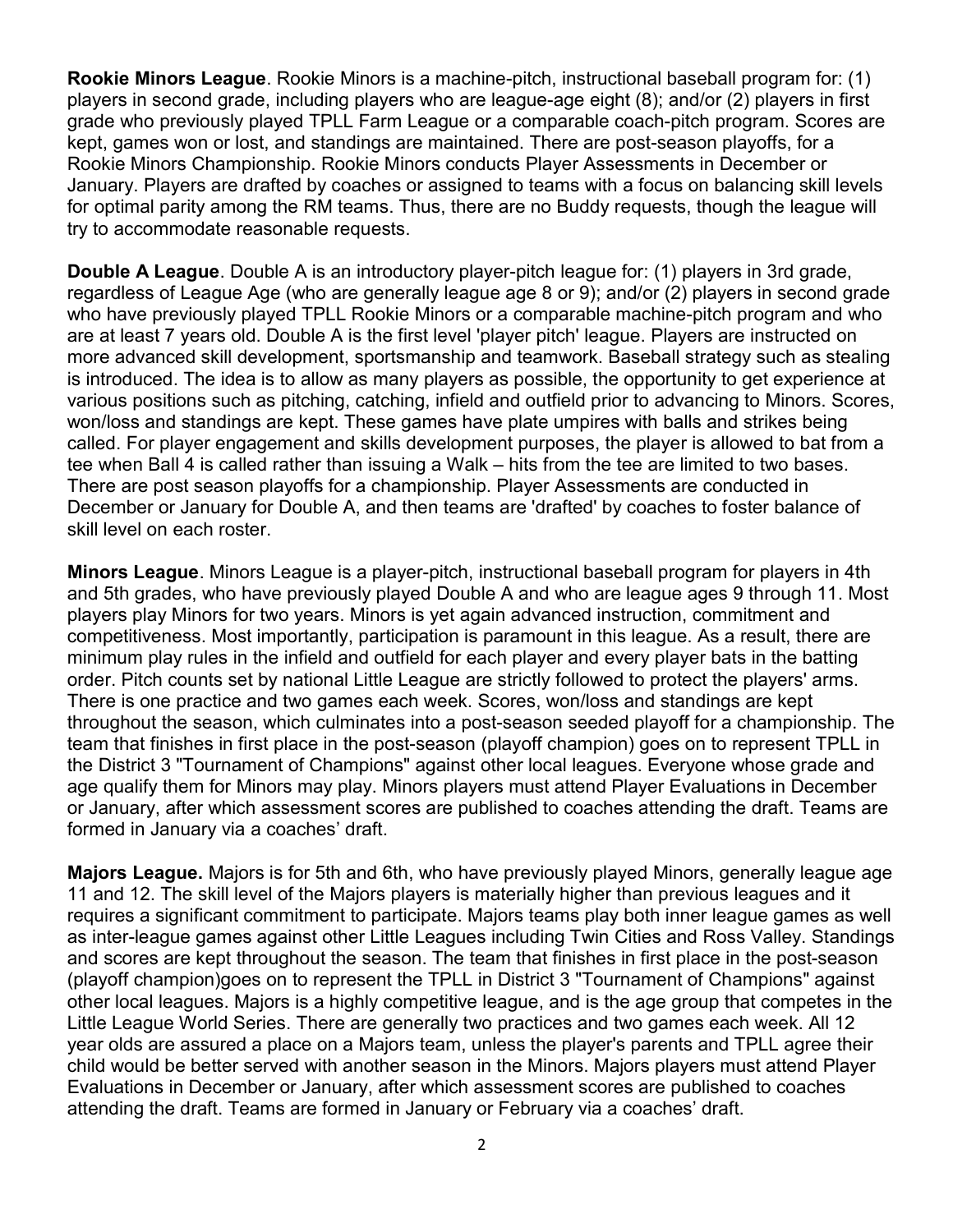Intermediate Division (aka "50/70 League") and Juniors League. 50/70 and Juniors are comprised of players who are league ages 11-13 and 12--14, respectively, some of whom will be high school freshman (who turn 15 after August 31st) who will not be able to participate in 50/70 or Juniors until the conclusion of their high school season, typically in early May. Those players are encouraged to participate in 50/70 or Juniors, and their registration fees will be adjusted to reflect their shorter participation in the 50/70 or Juniors season. At the discretion of the 50/70 Commissioner or Juniors Commissioner and League President, all players who have registered to play in the 50/70 or Juniors program may be required to attend a player evaluation prior to the formation of teams. All registered players will be assigned to a team. Roster assignments should be completed during February whenever possible, and players will be notified promptly thereafter of their team assignments.

## IV. POLICY PLAYER FEES AND REFUND

All player fees are due at the time of registration unless the TPLL President approves an alternative arrangement. A refund will be granted up to three days after tryouts for Minors, Majors and Juniors Leagues, and until February 7th for Rookie Minors, Farm and Tee Ball. Any refunds after this point will need the Board of Directors' approval and may be at a reduced rate.

## V. PLAYER ASSIGNMENT

Tee Ball League. The Tee Ball League Commissioner assigns players to teams. At this level, the Commissioner will make an effort to accommodate parents' requests for team and teammate assignments, although the Commissioner must weigh such requests against the need to maintain a balance of ages on each team. Team assignments are finalized by the end of February and parents are notified of their child's assignment. Teams are dissolved at the end of each baseball season.

Farm League. The Farm League Commissioner assigns players to teams. At this level, the Commissioner will make an effort to accommodate parents' requests for team and teammate assignments, although the Commissioner must weigh such requests against the need to maintain a balance of ages on each team. Team assignments are finalized by the end of February and parents are notified of their child's assignment. Teams are dissolved at the end of each baseball season.

Rookie Minors League. Rookie Minors players participate in Player Assessments/Evaluations to allow the coaching staffs and RM Commissioner to assess players for purposes of balancing the teams in terms of skill level. Following Evaluations, the children of the Rookie Minors managers are pre-slotted into the appropriate draft round, and then the Rookie Minors managers draft players to determine rosters. (See Draft, Section VII). Every Rookie Minors age-eligible child will be selected to a team via this draft. Before and during the draft, the Commissioner will consult with the Player Agent and may consult with team managers in an effort to balance teams in terms of skill levels. Team assignments are finalized by the end of February and parents are notified of their child's assignment by the team manager. Teams are dissolved at the end of each baseball season.

Double A League. Double A registrants participate in Player Evaluations, but their participation is purely to allow the coaching staffs to assess players for purposes of balancing the teams in terms of skill level. Following Evaluations, the Double A managers draft players to determine rosters. (See Draft, Section VII). Every Double A age-eligible child will be selected to a team via this draft. Roster assignments are completed in February, at which time parents will receive notification of their child's team assignment. Teams are dissolved at the end of each baseball season.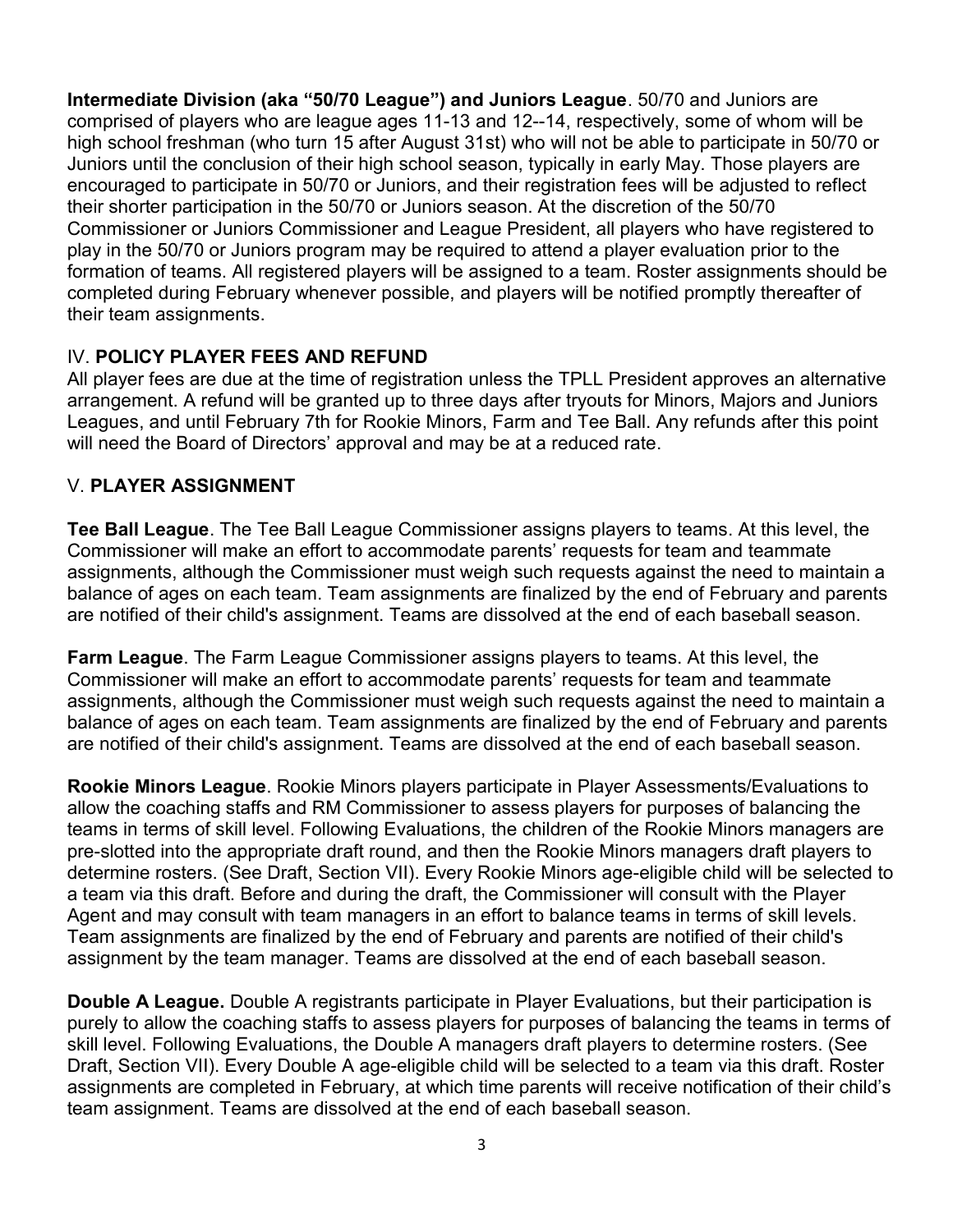Minors League. Minors registrants participate in Player Evaluations but their participation is purely to allow the coaching staffs to assess players for purposes of balancing the teams in terms of skill level. Following Evaluations, the Minors managers draft players to determine rosters. (See Draft, Section VII). Every Minors age-eligible child will be assigned to a team. Roster assignments are completed in February, at which time parents will receive notification of their child's team assignment. Teams are dissolved at the end of each baseball season.

Majors League. All players wanting to participate in Majors are required to attend Player Evaluations. Following Evaluations, the Majors managers draft players to determine rosters. (See Draft, Section VII.) Players ages ten (10) and eleven (11) who try out for Majors but are not drafted to a Majors team are released to the Minors where they are drafted as part of the Minors team assignment process. All players who are age twelve (12) are assured a place on a Majors team, unless the player's parents agree their child would be better served with a season in the Minors. League Age 12 year old players who chose to play in Minors must complete a waiver and submit to the TPLL President. Players will be notified in the weeks after Evaluations as to their league assignment (Majors vs. Minors). Roster assignments for Majors and Minors are completed by late February, at which time parents will receive notification of their child's team assignment.

50/70 and Juniors Leagues. Because of the age of 50/70 and Juniors players, team assignments are subject to unique complexities that are not experienced at the younger levels. For example, 50/70 and Juniors is comprised of players who are league ages 11-13 and 12-14, respectively, some of whom will be high school freshman who will not be able to participate in TPLL until the conclusion of their high school season, typically in early May. Those players are encouraged to participate in 50/70 or Juniors, and their registration fees will be adjusted to reflect their shorter participation in the Juniors season. In addition, many of the players also participate in travel ball programs, some as their primary commitment. The TPLL would like to continue to attract these travel ball players to the 50/70 and Juniors programs in a manner that is conducive to facilitating participation in both programs when feasible. As a consequence, in forming 50/70 and Juniors teams, the 50/70 and Juniors Commissioners or League President may consider a variety of factors, with the following goals in mind: (a) creating relative competitive balance among the teams, so that each has a reasonable chance of doing well in the season, (b) permitting travel ball players to be assigned to the same team where doing so is reasonable and would ensure their participation in the Juniors program (perhaps with the assignment of non-travel players in a manner that helps preserve competitive balance), and (c) assigns high school players at a later date, taking into account the relative performance of the teams as well as the foregoing principles. In making team assignments, the 50/70 Commissioner or Juniors Commissioner and League President may solicit the views of coaches, and may conduct a player draft, provided the foregoing principles are taken into account.

## VI. PLAYER EVALUATIONS

Rookie Minors League. Players wanting to participate in Rookie Minors should attend tryouts (Player Evaluations/Assessments), which are run by the Player Agent. The purpose of Rookie Minors tryouts is to evaluate players' skill levels in order that teams may be balanced. Every Rookie Minors age-eligible child will be assigned to a team; no child will be turned away for lack of ability. Consistent with the guidelines set forth in the Little League Operating Manual, during tryouts the relevant League Commissioner, Board-approved Rookie Minors managers and any other neutral parties selected by the Player Agent evaluate each player's skill level in the following areas: batting (scale of 1 to 10), throwing (scale of 1 to 5), catching (scale of 1 to 5), and fielding grounders (scale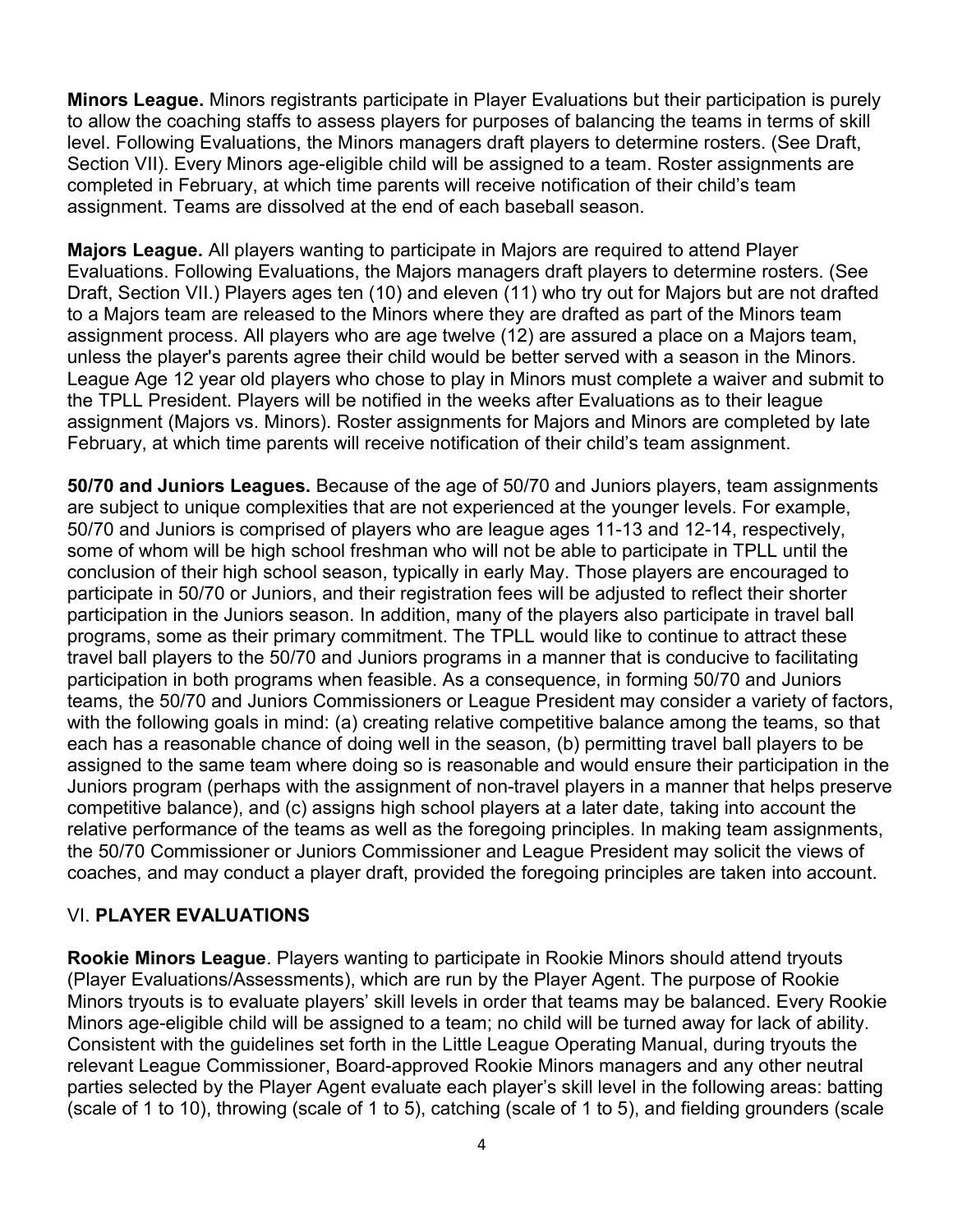of 1 to 5). A total score of twenty five (25) is the highest rating. Scoring criteria may be changed by agreement between the Rookie Minors Commissioner, TPLL President and Player Agent for reasons such as evaluation rainouts, time constraints or other special circumstances. All registrants will tryout as a single group. The Player Agent and Rookie Minors Commissioner collect all evaluations related to each player and aggregate the scores into an average score per player, which are distributed to Rookie Minors managers before the draft.

Double A and Minors League. All players wanting to participate in either Double A or Minors League must attend tryouts (Player Evaluations/Assessments), which are run by the Player Agent. The purpose of Double A and Minors tryouts is to evaluate players' skill levels in order that teams may be balanced. Every Double A and Minors age-eligible child will be assigned to a team; no child will be turned away for lack of ability. Consistent with the guidelines set forth in the Little League Operating Manual, during tryouts the relevant League Commissioner, Board-approved Double A or Minors managers and any other neutral parties selected by the Player Agent evaluate each player's skill level in the following areas: batting/bunting, pitching, throwing, fielding grounders and fielding fly balls. A running time may also is recorded. Pitching and Batting/Bunting are graded on a one (1) to ten (10) scale, the other skills are graded on a one (1) to five (5) scale. A total score of thirty-five (35) is the highest rating. Scoring criteria may be changed by agreement between the Rookie Minors Commissioner, TPLL President and Player Agent for reasons such as evaluation rainouts, time constraints or other special circumstances. For both Minors and for Double A, each will tryout as a single group. The Player Agent (together with the Commissioners of Double A and Minors) collects all evaluations related to each player and aggregates the scores into an average score per player. Prior to the draft, the Player Agent distributes each player's aggregate score as well as all player evaluations to each TPLL Minors or Double A manager, along with all available player data from GameChanger (or other score-keeping/statistics tool) from prior seasons.

For Minors only, prior to the Minors draft, the Player Agent also provides the Minors managers the evaluations for players, ages ten (10) and eleven (11) who tried out for Majors (Player Evaluation/Assessment) but were not drafted to a Majors team; these players will participate in the Minors Draft (see Draft, section VII). All player evaluation information is strictly non-public.

Majors League. All players wanting to participate in Majors League must attend tryouts (Player Evaluations/Assessments), which are run by the Player Agent. Consistent with the guidelines set forth in the Little League Operating Manual, the Majors Commissioner, Board-approved Majors managers and other neutral parties selected by the Player Agent evaluate each player's skill level in the following areas: batting/bunting, pitching, throwing, fielding grounders and fielding fly balls. A running time also is recorded. Pitching and Batting/Bunting are graded on a one (1) to ten (10) scale, the other skills are graded on a one (1) to five (5) scale. A total score of thirty-five (35) is the highest rating. Scoring criteria may be changed by agreement between the Rookie Minors Commissioner, TPLL President and Player Agent for reasons such as evaluation rainouts, time constraints or other special circumstances.

The Player Agent collects all evaluations related to each player and aggregates the scores into an average score per player. Prior to the draft, the Player Agent distributes each player's aggregate score as well as all player evaluations, if available from the previous season, to each TPLL Majors manager (see Draft, section VII), along with all available player data from GameChanger (or other score-keeping/statistics tool) from prior seasons. Following the Majors draft, the Player Agent also provides the Minors managers the scores and evaluations, if available from the previous season for players ages ten (10) and eleven (11) who tried out for Majors but were not drafted to a Majors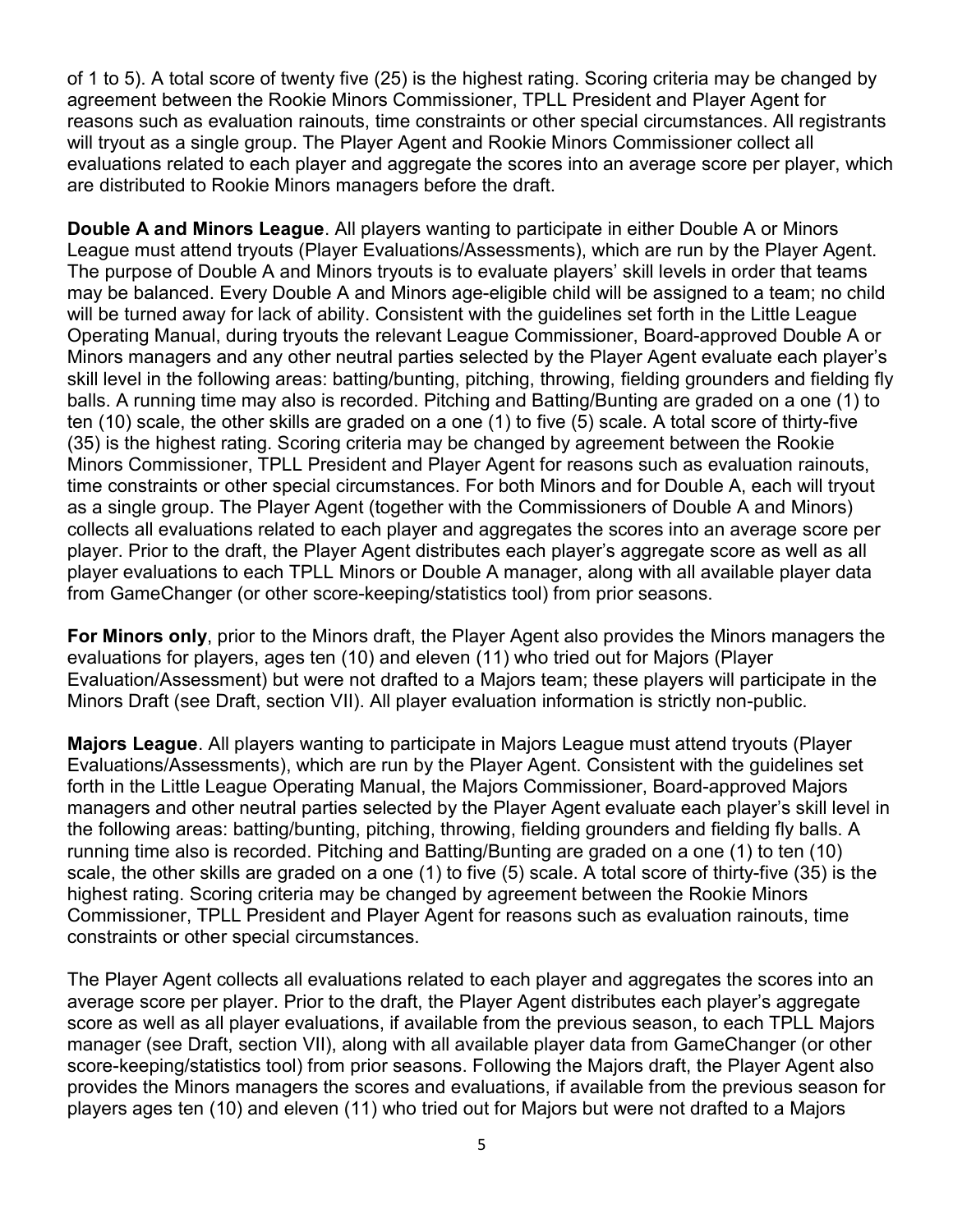team; these players will participate in the Minors draft (see Draft, section VII). All players who are twelve (12) are assured a place on a Majors team, unless the player's parents and TPLL agree their child would be better served with a season in the Minors. All player evaluation information is strictly non-public. Any coach or manager sharing information on player evaluations or scores will be removed from their volunteer position.

50/70 and Juniors League. At the discretion of the 50/70 Commissioner or Juniors Commissioner and League President, all players who have registered to play in the 50/70 or Juniors program may be required to attend a player evaluation prior to the formation of teams. All registered players will be assigned to a team. Roster assignments should be completed during February whenever possible, and players will be notified promptly thereafter of their team assignments.

Should the 50/70 Commissioner or Juniors Commissioner or League President decide that a player evaluation is appropriate, all registered players will be invited to attend. The Player Agent will determine the nature of the evaluation, which should include hitting, throwing, fielding ground balls and fly balls, and such other matters that the Player Agent decides would be helpful to the evaluation of a player (including, for example, pitching, catching, short scrimmage, etc.). 50/70 coaches or Juniors coaches should be present during the player evaluation and, in the event the Player Agent decides that evaluation scores should be provided for players, such scores will be provided to the coaches on a confidential basis. Wherever possible, the player evaluation scores should be provided by independent evaluators. If necessary, the Player Agent can provide the 50/70 Commissioner or Juniors Commissioner available player data from GameChanger (or other scorekeeping/statistics tool) from prior seasons.

## VII. PLAYER DRAFT

Authority. The Player Agent runs the drafts and he or she, along with the TPLL President, has final say on all draft matters. Should the Player Agent have a child in the league being drafted, the TPLL President will have final authority with regard to that league.

Timing. The draft for Majors generally occurs in January or February. The Minors draft occurs shortly after the Majors draft. Double A, Majors and Minors drafts must be held prior to the mid-February school vacation, barring extreme circumstances. The 50/70 or Juniors draft(s), if necessary, should occur before the end of February.

## Process

#### Order of Selection.

Prior to the draft, the Player Agent assigns the managers' order of priority based on evaluation scores and historical data of any players 'preslotted' to each team (children of the managers). The manager with the highest ranked player shall choose last, the manager with next highest player second to last, and so on. Note that the Player Agent has the authorization to modify the draft order in later rounds in the interest of achieving league balance. If the Player Agent is also a manager in the league being drafted, the order of selection shall be validated and/or modified by the TPLL President and League Commissioner. (The draft order may be determined by a process other than player ranking for Rookie Minors or Double A if needed, to better balance the teams after preslotting coaches' players and determining relative strength.) The Player Agent will communicate the draft order to each manager prior to the draft in order to aid the managers' preparation.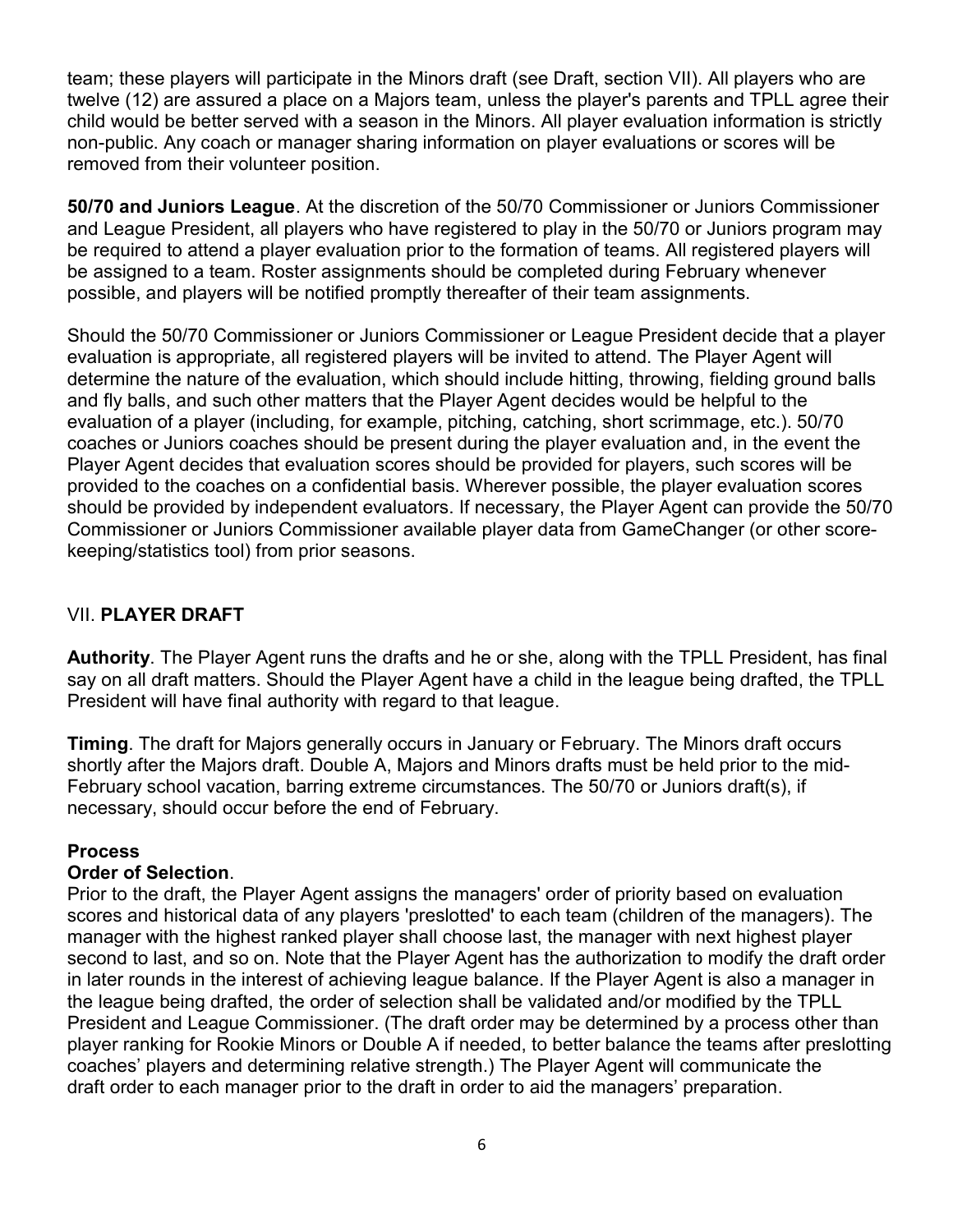Players Not Drafted into the Majors League. Players who tried out for Majors but were not selected for a Majors team are released back into the Minors draft and will become part of the Minors player draft. Prior to the Minors draft, the Player Agent will notify the parents of these children and the Minors managers that these children will be drafted to a Minors team.

Managers' Children. The Player Agent will place each manager's child or children in the round in which the child or children must be drafted. This placement will be based upon both the evaluations/scores from tryouts (see Section VI) as well as the Player Agent's empirical knowledge of the child's abilities. Should the Player Agent also be a manager in the league being drafted, then the TPLL President and the League Commissioner work together to randomly assign the order of selection

Assistant Coaches. Consistent with the guidelines set forth in the Little League Operating Manual, Majors, Minors and Double A managers must select their assistant coaches after the completion of the draft. There may be no "self" pre-assignment of assistant coaches in Majors, Minors and Double A since such pre-assignment can create the appearance of collusion and may give a team an unfair advantage over others. Note, however, that the TPLL Board reserves the right to 'pair' Managers in certain situations - such as more head coach applicants than available teams; or for league competitive balance. Therefore, each Majors, Minors and Double A team will only have 1 team representative at the Draft, unless given special approval by the TPLL Board. For Rookie Minors, an assistant coach can be selected before the draft with the approval of the Commissioner of the respective league and the Player Agent, and may attend the draft with the head coach. If having the children of a proposed manager and assistant coach together on one team would create an unfair advantage for that team, the coach-pairing request will be denied.

#### Mandatory Drafts

a) Any child who is league-age twelve (12) must make a Majors team, unless the Player Agent receives approval from the player's parents to allow that child to play in Minors.

b) All players ages thirteen (13) and fourteen (14) and high school freshmen who turn fifteen (15) before August 31st who try out for Juniors must be drafted to a Juniors team.

#### Other Draft Limitations

a) No Majors team may have more than eight (8) players who are twelve (12) years old. All Majors teams should have 12 players if possible, unless the Majors Commissioner, the Player Agent and/or President agree that a different roster size is appropriate based on available Majors-eligible players.

b) There are no "cuts" allowed in Little League. If a child is eligible to play safely, then he or she must be assigned/drafted. If there is a safety issue with an individual player, the Player Agent is empowered to make adjustments or remove a player in accordance with the rules and regulations of Little League Baseball, Incorporated.

**Trading**. Following the draft, managers may, if they desire, trade players until such deadline as declared by the Player Agent prior to the Draft. The preferable deadline is within 20 minutes of the close of the final draft pick, but in no case shall that deadline extend beyond midnight of the day on which the Draft takes place. All trades shall be made through and approved by the Player Agent, unless the Player Agent is a manager in the relevant league. If the Player Agent has such a conflict, then all trades must be made through and approved by the League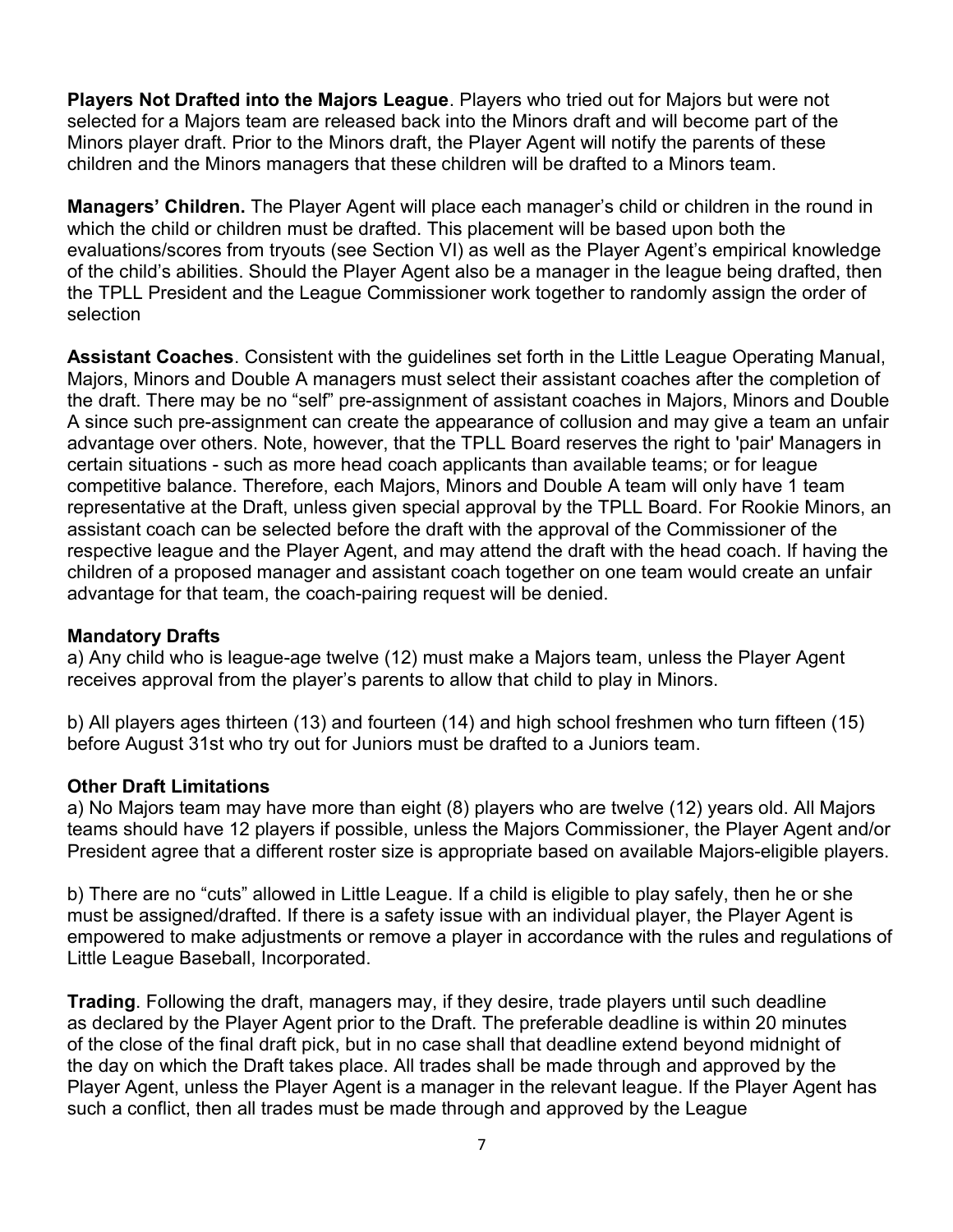Commissioner and/or the League President. The following restrictions also apply:

a) Trades may only take place within the same league.

b) All trades must be player for player only. (Example: two (2) players from Team A could not be traded for one (1) player from Team B.)

c) The Player Agent (or the League Commissioner and/or League President should he/she/they be required to make the decision) shall approve only those trades made for justifiable reasons

VIII. Replacement of a Majors Player during the Season. Consistent with the guidelines set forth in the Little League Operating Manual, if a Majors player cannot or will not complete the season, the player's manager must notify the Player Agent regarding the player's situation within 48 hours of his or her learning of the situation. The Player Agent will contact the player and his family to determine whether the player should be removed from the roster. Once the Player Agent has confirmed the player's status, he/she shall promptly notify the TPLL President.

The TPLL President will present the loss of the player to the TPLL Board. If the Board approves the loss/removal of the player, the President shall send a letter of release to the player and the parents stating the player has been released from the Major League team for a justifiable reason. This action creates an opening for a replacement on the team's roster. If the TPLL Board decides to replace the player, the player's former manager shall review the list of remaining draft-eligible players with the Player Agent and select a replacement. The replacement shall be notified by the Player Agent and will become a permanent member of the Majors team.

No replacement players will be selected within the final two weeks of the regular season. If a Minors player is chosen to move up to Majors, and the player declines the move, the manager will take his or her second choice. The player who declined to move up will remain in Minors for the remainder of the season with no further option to move to a Majors team until the following year

## IX. GAME TIME LIMITS AND SCORING LIMITS

## TEE BALL

Time Limits. Games last three innings. Each game has a one-hour time limit. Each team must have the same number of at bats. If the home team has completed their half inning within 5-10 minutes of the end time, then this may be a good time to stop. If the home team is at bat at the one-hour time limit, then it is OK for them to finish their at bat as long as there is enough time for the next teams to warm up and begin on time. An inning is defined as one time through the batting order of eligible players.

**Scoring Limits**. There is no scoring in Tee Ball.

## FARM

Time Limits. Games last three innings. Each game has a one-hour time limit. Each team must have the same number of at bats. If the home team has completed their half inning within 5-10 minutes of the end time, then this may be a good time to stop. If the home team is at bat at the one-hour time limit, then it is OK for them to finish their at bat as long as there is enough time for the next teams to warm up and begin on time. An inning is defined as one time through the batting order of eligible players.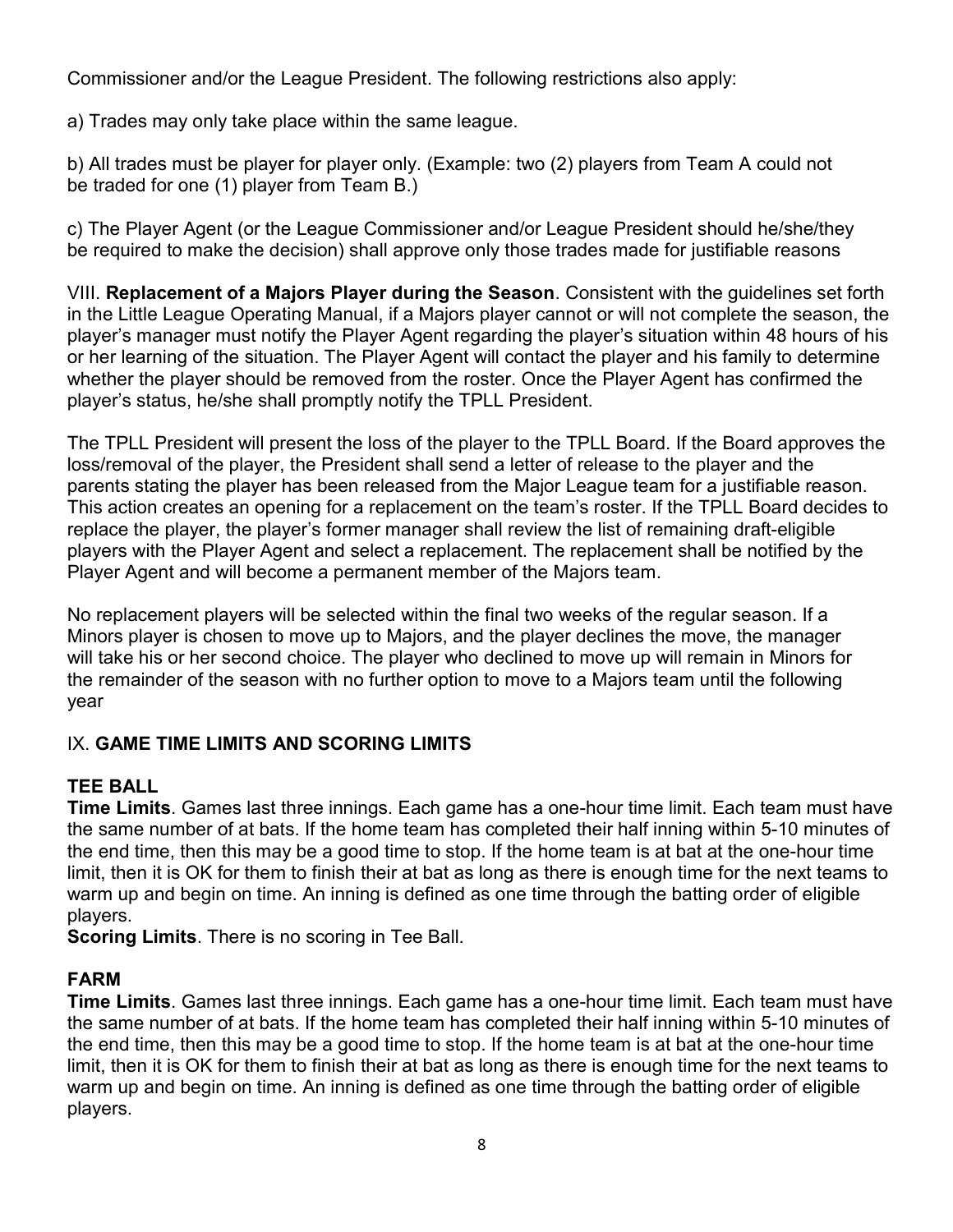Scoring Limits. There is no scoring in Farm Ball.

## ROOKIE MINORS

Time Limits. A normal game is six (6) innings or ninety (90) minutes from the official start time, whichever comes first. A new inning begins as soon as the  $3<sup>rd</sup>$  out is recorded at the end of the prior inning. A new inning MUST be started if 90 minutes have not expired, even if 89 minutes have passed and the inning cannot be completed within the 90-minute limit. Once an inning is started, it will be played to completion, regardless of time, unless the home team is ahead after the visitor has completed their at bat and time has expired.

Scoring Limits. No team may score more than five runs in an inning except as provided below. When a team scores its fifth run in an inning, the inning is immediately over (even if more runs would have scored on a play, only the first five runs will count each inning). The five run rule does not apply in the 6th inning. Note that this is a 6th inning rule, not a "last" inning rule. If, by virtue of the 90 minute time limit, the last inning is the 5th (or earlier) inning, the five run limit continues to apply. For example, if the home team is winning 9-2 at the end of four innings and the fourth inning ended 88 minutes into the game, if the visiting team is still batting when the  $90<sup>th</sup>$  minute elapses, it will be limited to five runs in the top of the  $5<sup>th</sup>$  inning.

## DOUBLE A AND MINORS

#### Time Limits

a) A normal game is six (6) innings. However, all regular season games shall have a two (2) hour time limit from the official starting time; no new inning shall begin later than one hour fifty minutes (1:50) from the official starting time.

b) Playoff games may continue past the two (2) hour limit and may go into extra innings if the teams are tied at the end of six (6) innings.

c) If a game is called by an umpire for safety/weather conditions, continuation of play at a later date will be necessary only if fewer than four (4) innings (three and one-half  $(3 \frac{1}{2})$  innings if the home team is ahead) have been completed.

d) If a game is called before it has become a regulation game but after one (1) or more innings have been played, the game shall be resumed at the exact point where it left off.

## Scoring Limits

a) No team may score more than five runs in an inning except as provided below. When a team scores its fifth run in an inning, the inning is immediately over (even if more runs would have scored on a play, only the first five runs will count each inning). The five run rule does not apply in the 6th inning. Note that this is a 6th inning rule, not a "last" inning rule. If, by virtue of the hour hour fifty minute (1:50) time limit, the last inning is the 5th (or earlier) inning, the five run limit continues to apply. For example, if the home team is winning 9-2 at the end of four innings and the fourth inning ended one hour forty eight minutes (1:48 into the game, if the visiting team is still batting when one hour fifty minutes elapse, it will be limited to five runs in the top of the 5th inning..

b) Playoff games may continue past the two (2) hour limit and may go into extra innings if the teams are tied at the end of six (6) innings.

c) If a game is called by an umpire for safety/weather conditions, continuation of play at a later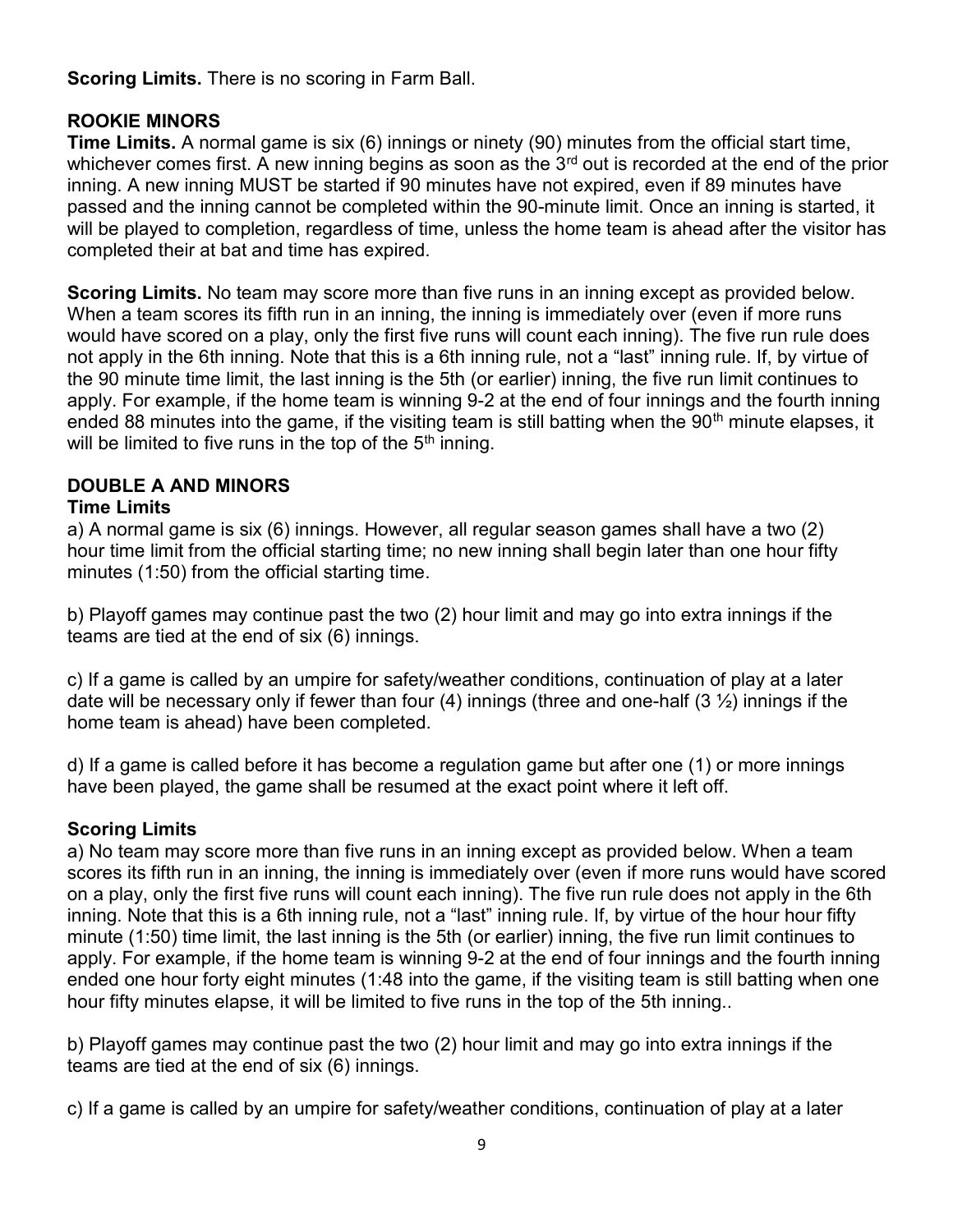date will be necessary only if fewer than four (4) innings (three and one-half  $(3 \frac{1}{2})$  innings if the home team is ahead) have been completed.

d) If a game is called before it has become a regulation game but after one (1) or more innings have been played, the game shall be resumed at the exact point where it left off.

## MAJORS

#### Time Limits.

a) A normal game is six (6) innings with no time limit on games.

b) If a game is called by an umpire for safety/weather conditions, continuation of play at a later date will be necessary only if fewer than four (4) innings (three and one-half  $(3 \frac{1}{2})$  innings if the home team is ahead) have been completed.

c) If a game is called before it has become a regulation game but after one (1) or more innings have been played, the game shall be resumed at the exact point where it left off.

#### Scoring Limits

a) There are no scoring limits when playing against other TPLL teams. The Mercy Rule or ten (10) run rule is in effect when playing against other leagues that require this limit (usually Twin Cities or Ross Valley). The 10 Run Rules stipulates that games in which one team has a ten (10) run or more lead after four (4) innings (three and one-half  $(3 \frac{1}{2})$  innings if the home team is leading in score), will be called at that point.

#### 50/70 and JUNIORS

All national Little League rules apply, as well as any "local" rules adopted by agreement of the 50/70 Commissioners or Juniors Commissioners for the leagues participating in interleague play (currently the TPLL, Mill Valley Little League, Ross Valley Little League, and Twin Cities Little League). The 10-run mercy rule will apply to all Juniors games.

## X. PROTESTS

Valid Protest. In accordance with Little League Rule 4.19 (a), protests shall be considered only based on the violation or interpretation of a playing rule, the use of an ineligible pitcher or the use of an ineligible player. No protest shall be considered on a decision involving an umpire's judgment.

Right to Protest. In accordance with Little League Rule 4.19(b), only the managers (or in the managers' absence, the coaches) of contesting teams have the right to protest or speak with an umpire during a game.

#### Protest Process.

a) In accordance with Little League Rule 4.19(e), protests must be submitted first to the umpire on the field of play and then in writing to the League President within twenty-four (24) hours of the incident in question. The Umpire-in-Chief also should be notified and should submit a report to the League President regarding the matter.

b) In accordance with Little League Rule 4.19(f), a committee composed of the League President, the Player Agent, the Umpire-in-Chief, the League Commissioner and one or more Board Directors who are not managers shall hear and resolve any and all protests not resolved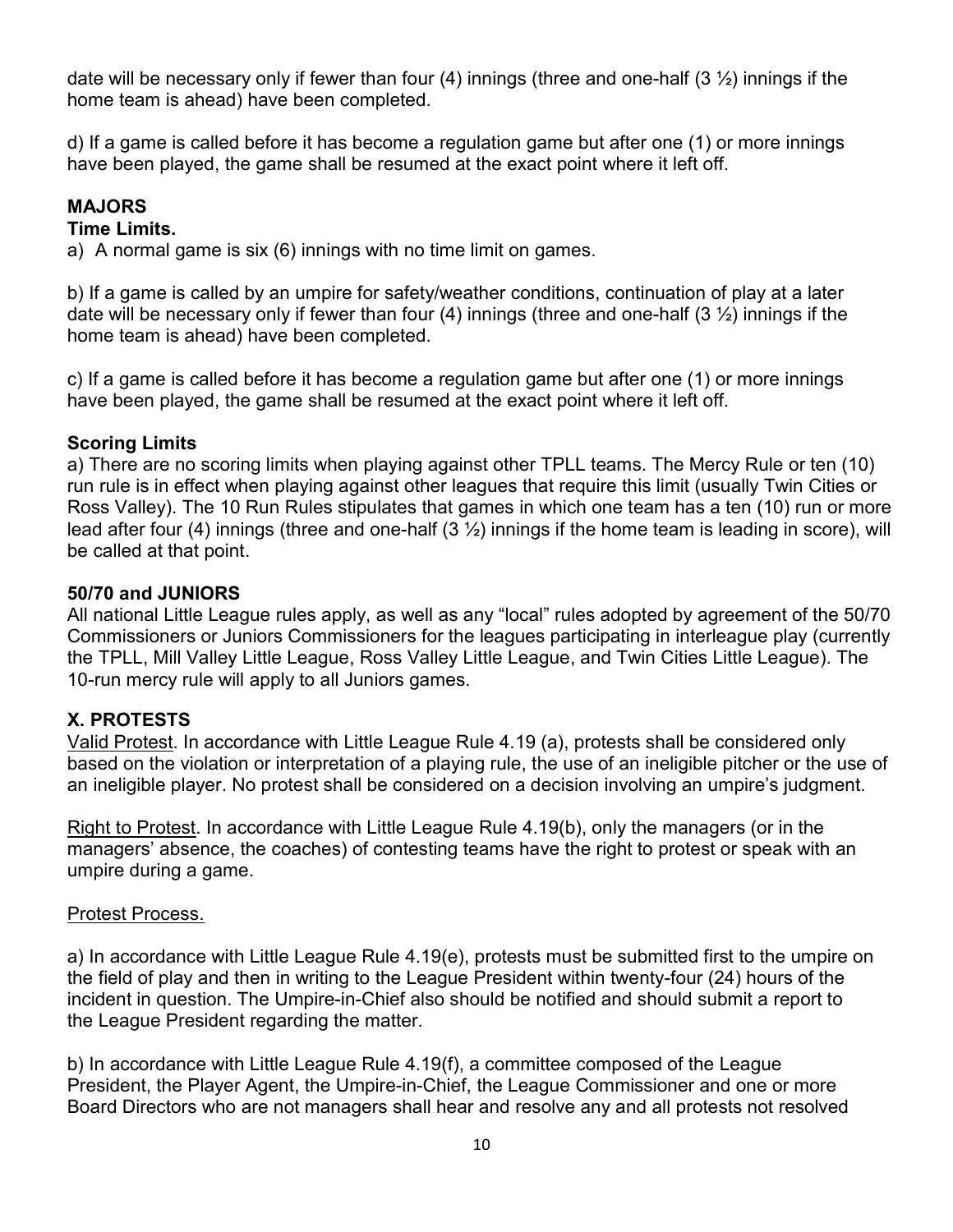by the umpires on the field.

Exceptions. Formal protests are not allowed in Tee Ball, Farm Ball, Rookies or Double A. For each of those leagues, any protests must be resolved on the field at the time of play. The Managers are encouraged to resolve the

disagreements immediately. Managers should submit letters describing any ongoing problem to the League Commissioner.

XI. FIELD PREPARATION AND DECORUM. The home team is responsible for field preparation before each game. In intra-league play, the away team is responsible for clean up after the game. During inter-league play, the home team is responsible for both field preparation and clean up. Each team is responsible for leaving its dugout clean and free of trash or equipment.

## XII. SCORE KEEPING.

In divisions that permit scoring, Gamechanger is the preferred tool for scorekeeping, though traditional scorekeeping tools are acceptable (paper). Both teams should score the game, and as quickly as possible (within 24 hours) provide the scoring data to the TPLL Player Agent. This data shall be used during and after the game to track pitch counts, keep track of runs scored, and wins/losses. Note that this data may also be used for future drafts, selection of All Stars, and other official TPLL purposes. Also note that it is critical to maintain the privacy of this data, and detailed player information should only be available and shared with TPLL administrators, the player's coaches, parents and other authorized officials.

## XIII. UNIFORMS

No uniforms, other than those approved by TPLL, are acceptable. TPLL will provide hats and jerseys to all divisions of play. Socks, belts and baseball pants will be provided by each player's family. At certain levels (Majors, Juniors, All Stars), the jerseys are the property of TPLL and must be returned at the end of the season. Players may keep their hats. Any jersey that is not returned or is damaged beyond normal wear and tear will have to be paid for by the player's family.

Teams are not permitted to upgrade or otherwise decorate their uniforms without approval of the TPLL Board. Coaches and managers are not permitted to request donations from families to purchase additional gear or accessories.

## XIV. ADDITIONAL LEAGUE-SPECIFIC PLAYING RULES

Playing rules specific to TPLL must be reviewed by the Commissioners at the end of every season with recommendations for changes put forth to the Board for approval. Any local rules approved and implemented by the TPLL Board are intended to supplement, not replace, the rules and regulations of Little League Baseball, Incorporated.

## XV. VOLUNTEER ADVISORY COMMITTEE

Definition and Authority TPLL volunteers serve in many capacities by contributing time, energies or talents that help to fulfill TPLL's mission. The TPLL President selects and appoints the managers, coaches, umpires and Volunteer Advisory Committee members to support the league's organization. The President will look for responsible and enthusiastic individuals to support and coordinate Little League events and activities who have a keen interest in the safety, well-being, and overall development of children.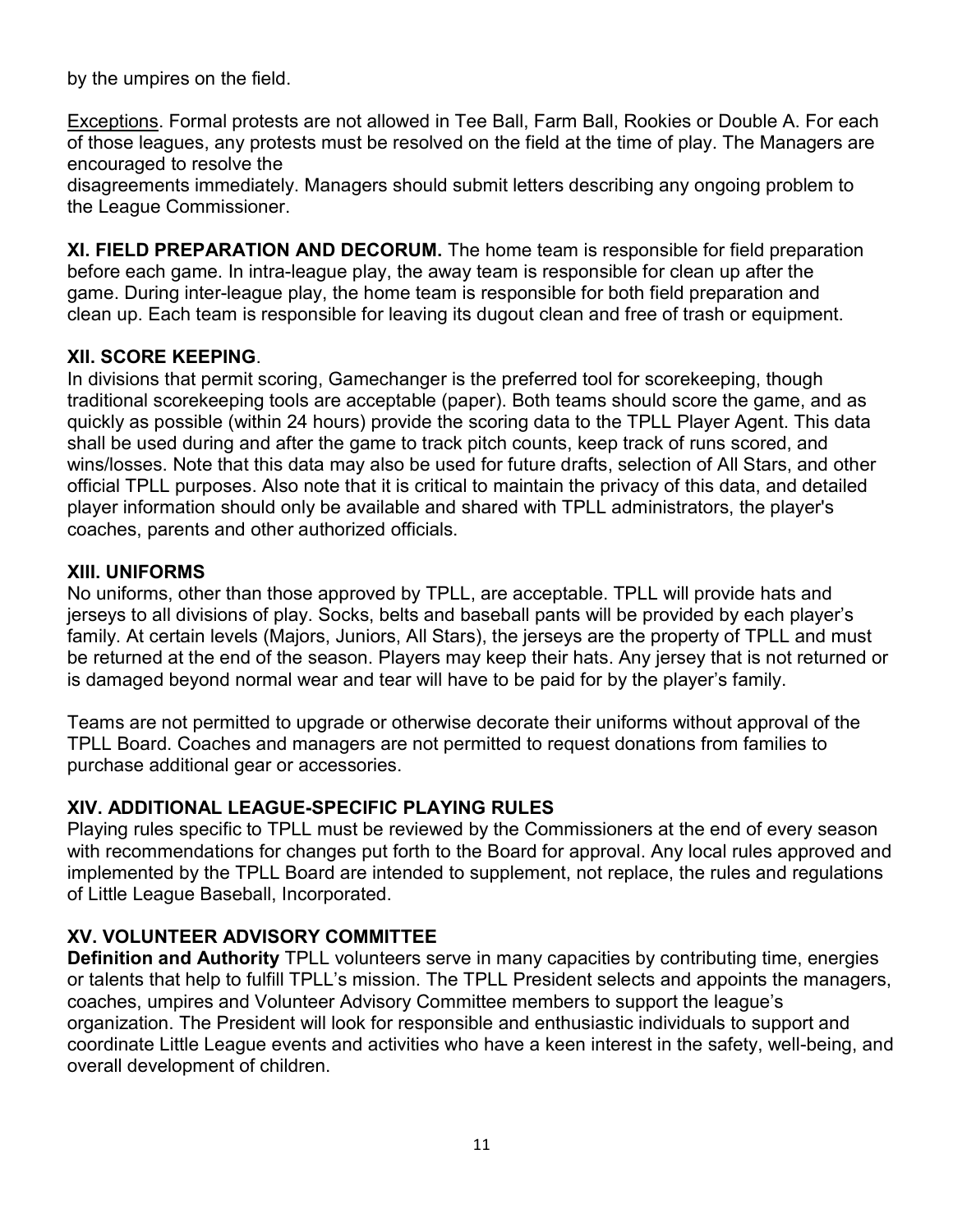The Volunteer Advisory Committee (VAC) will be appointed to coordinate standing committees as the Board determines appropriate and will delegate powers to them such as the TPLL Board shall deem advisable and which it may properly delegate. Members of the TPLL VAC and standing committees shall have no vote on actions taken by the TPLL Board unless such individuals have been elected to the Board. The TPLL Secretary maintains the roster of approved TPLL VAC members.

Appointments The TPLL Board votes to approve or disapprove each member's appointment to the VAC; no person can manage, coach, or serve on the VAC without the TPLL President appointing and the TPLL Board approving that appointment.

No one in TPLL has tenure, regardless of the years of service. In order to serve, a VAC member, commissioner, manager, coach or umpire must be appointed by the TPLL President and approved by the TPLL Board annually. Prior service does not guarantee re-appointment. As such, the TPLL President and/or Board do not need to give a reason to a person if that person is not re-appointed or re-approved as a VAC member.

A volunteer (manager, coach, committee member, or volunteer), may be relieved of his/her duties by the TPLL President during the current season, subject to a majority vote by the TPLL Board, for misconduct, discipline, or willing violating the established rules of Little League International and/or TPLL.

#### **Meetings**

The TPLL VAC will meet a minimum of two times each year. During the playing season (February through June) attendance by Commissioners from each league is strongly requested as their status reports and feedback are key to the successful functionality of the league. Notice of the meeting will be delivered personally, electronically or by mail to each VAC member at the last recorded address at least seven (7) days in advance of the meeting, setting forth the place, time and purpose of the meeting.

## Other Affiliations and Conflicts of Interest

All members of the TPLL VAC, including coaches and managers, whose activities in another youth baseball program or other program are deemed detrimental to the operation of TPLL, can be removed by a majority vote of the TPLL Board of Directors. Additionally, the TPLL Board has the right to NOT appoint that individual as a tournament team manager/coach.

All TPLL VAC members are required to complete and sign both the 1) Little League Volunteer Form and 2) the TPLL Confidentiality and Conflict of Interest statement.

## XVI. MANAGER AND COACH APPOINTMENTS

Definition and Authority. The TPLL President selects and appoints the managers and coaches. As such, no person becomes a manager or coach without the approval of the President. All appointments are subject to final approval by the TPLL Board.

TPLL coaches and managers must abide by rules established by Little League and TPLL. The TPLL Secretary maintains the roster of approved TPLL coaches and managers.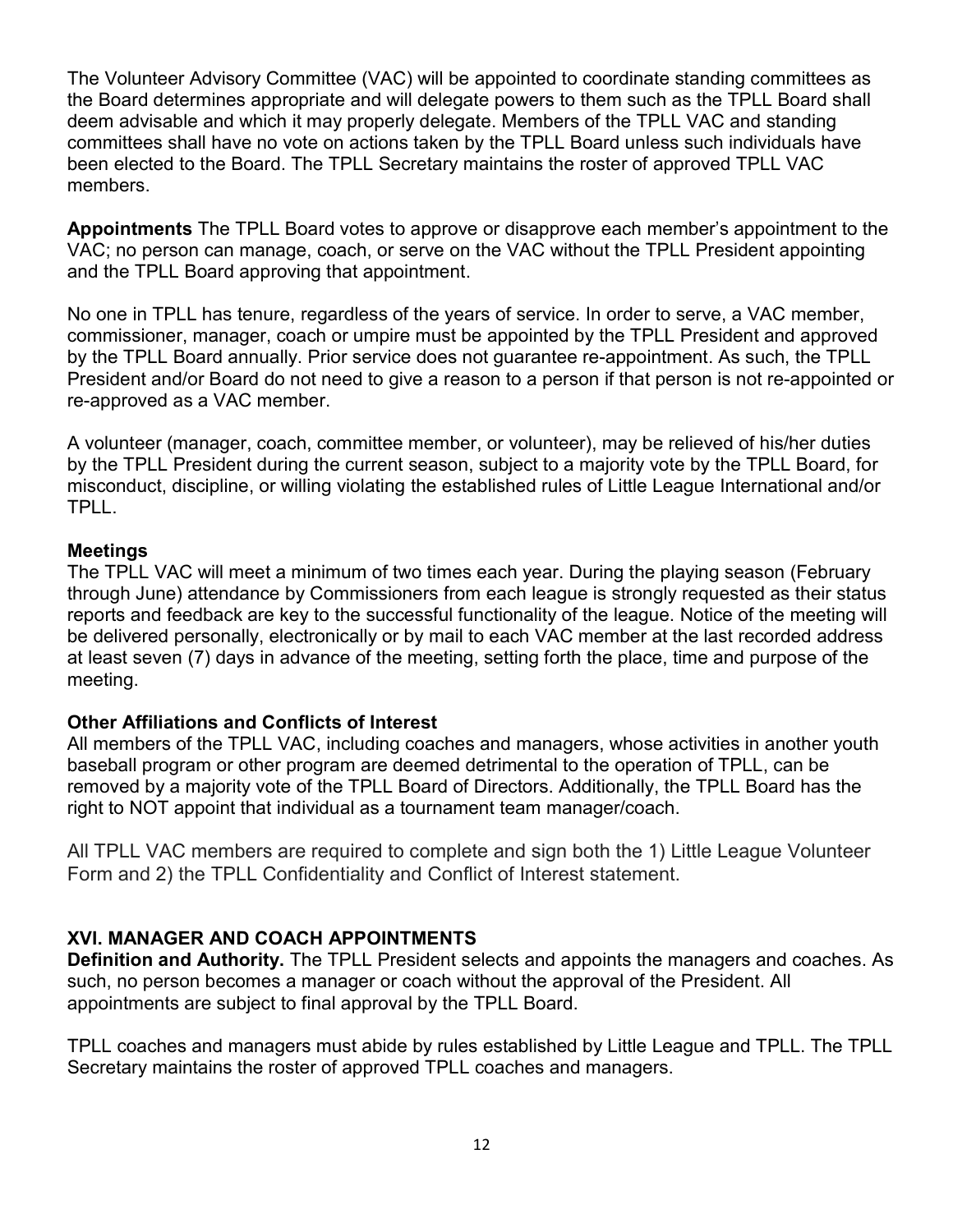Coaches and managers must complete the TPLL coach application to be considered and must agree to sign the following: Little League Volunteer Application Form, and must successfully pass a background check; TPLL Coaches Code of Conduct , and TPLL Conflict of Interest and Confidentiality forms.

Appointments. The TPLL Board votes to approve or disapprove each appointment; no person can manage or coach without the TPLL President appointing and the TPLL Board approving that appointment.

Coaches and managers in the TPLL program do not have tenure, regardless of the years of service. In order to serve, managers and coaches must be appointed by the TPLL President and approved by the TPLL Board annually. Prior service does not guarantee re-appointment. No one in TPLL has tenure. As such, the TPLL president and/or Board does not need to give a reason to a person if that person is not re-appointed or re-approved as a Coach or Manager.

A coach or manager may be relieved of his/her duties by the TPLL President during the current season, subject to a majority vote by the TPLL Board, for misconduct, discipline, or willing violating the established rules of Little League International and/or TPLL. Only the local Little League board of directors has the authority to remove or suspend a manager or coach. If a parent or anyone else is dissatisfied with a manager or coach, they must present the issue to the local league president and board of directors.

#### Meetings

TPLL Coaches and Managers are required to attend the Annual Coaches Meeting and any other meetings on safety and/or rules as deemed necessary by the TPLL Board. Notice of these meetings will be delivered personally, electronically or by mail to each Member at the last recorded address at least seven (7) days in advance of the meeting, setting forth the place, time and purpose of the meeting.

#### Other Affiliations and Conflicts of Interest

All members of the TPLL Volunteer Board, including coaches and managers, whose activities in another youth baseball program are deemed detrimental to the operation of TPLL, can be removed by a majority vote of the TPLL Board of Directors. Additionally, the TPLL Board has the right to NOT appoint that individual as a tournament team manager/coach.

All TPLL Volunteer Board Members are required to complete and sign both the 1) Little League Volunteer Form and 2) the TPLL Confidentiality and Conflict of Interest statement.

## XVII. DISCIPLINARY PROCEDURES

#### A. Disciplinary Power

The Board shall have the power to discipline, suspend or remove any manager or coach. The TPLL Board retains the sole authority to determine what, if any, disciplinary action is appropriate for any conduct infraction by a TPLL Volunteer.

#### B. Disciplinary Action

Disciplinary action may be commenced against any person involved in the TPLL program, including but not limited to TPLL officers, directors, umpires, managers, coaches, parents, players and those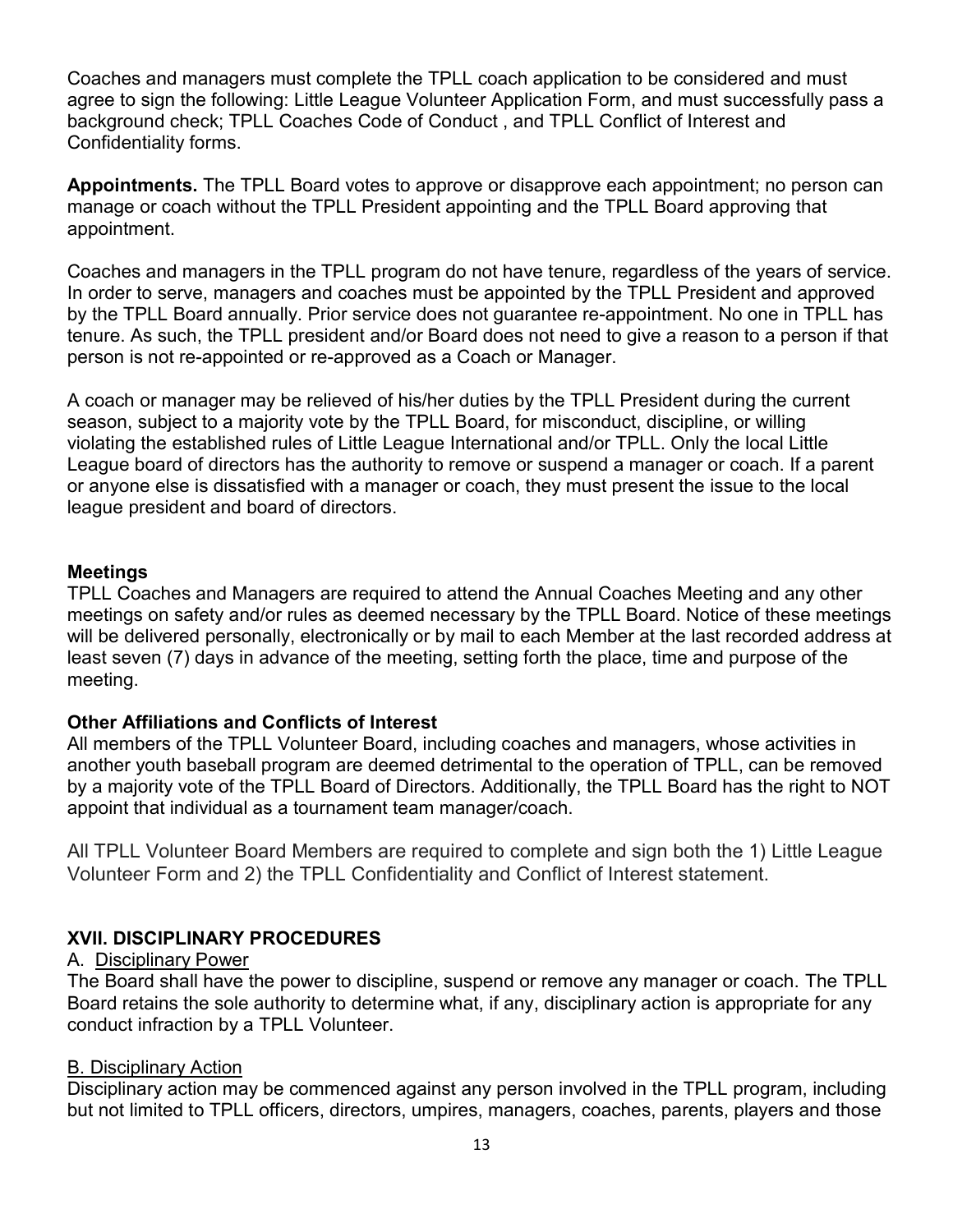desiring to attend games and/or functions. Activities that may be subject to disciplinary action shall include any violation of the guidelines contained in the Little League Operating Manual, official Little League Rules and Regulations, TPLL Bylaws or TPLL Constitution. Any individual who is in involved in any way with TPLL may also be subject to disciplinary action for any activity or conduct which the TPLL Disciplinary Committee (see Section XIV (B) below) or the

TPLL Board determines to be detrimental to the best interest of TPLL and/or Little League Baseball.

#### C. Disciplinary Committee

A Disciplinary Committee consisting of the League President, Vice President, Umpire-in-Chief, Player Agent and relevant League Commissioner shall investigate and determine the merit of allegations that may require disciplinary action.

#### D. Filing of Charges

To initiate an investigation by the Disciplinary Committee, the complainant shall submit a written complaint setting forth the grounds upon which the complaint is based. The complaint shall contain necessary information so that a proper investigation of the charges can be made. The complainant must sign the complaint (an email from the complainant's email account will suffice) and deliver it to the attention of at least two of the following officers: the TPLL President, the relevant League Commissioner and the Player Agent. The complaint should be submitted in a timely manner following the occurrence of the alleged violation. Note: Upon the request of the complainant, his or her name will be held in confidence. The TPLL Disciplinary Committee may of its own accord initiate an investigation absent a formal

written complaint if the Disciplinary Committee becomes aware of conduct or activity which it regards as potentially detrimental to the best interest of TPLL and/or Little League Baseball.

#### E. Investigation of Charges

If the Disciplinary Committee finds merit in the allegation or otherwise finds evidence of conduct or activity that is detrimental to the interests of TPLL or Little League Baseball, the President or other designated Board member shall initiate an investigation within five (5) days of receipt of the complaint alleging the need for disciplinary action. The President or other designated Board member shall be notified and shall assist if the Disciplinary Committee initiates its own investigation. The President or Disciplinary Committee at their sole discretion may (but are not required to) contact the alleged violator to request information about the alleged violation. In no event shall any member of the Disciplinary Committee or the Board have any role in this disciplinary process if that member is alleged to have any direct involvement in or with the alleged violation.

## F. Decision of the Board

Upon conclusion of the investigation, a decision on the alleged charges shall be made by a valid quorum of the TPLL Board (as defined in the TPLL Constitution) or no less than three-quarters of the Disciplinary Committee. After deliberations, if a minimum of two-thirds of the Board members present or a minimum of two-thirds of the members of the Disciplinary Committee present find that adequate grounds exist for disciplinary action, then the President or designated Board member shall make a determination of the sanction as a result of the violation of the rule, regulation or policy involved.. The President, Board and Disciplinary Committee have wide discretion to impose a sanction deemed appropriate under the circumstances. Sanctions may include, but are not limited to, reprimand or censure, or dismissal or suspension from any further TPLL activities. TPLL will provide notice to the alleged violator of the decision of the Board or Disciplinary Committee with respect to the complaint and any discipline imposed, but need not provide any written decision to the alleged violator.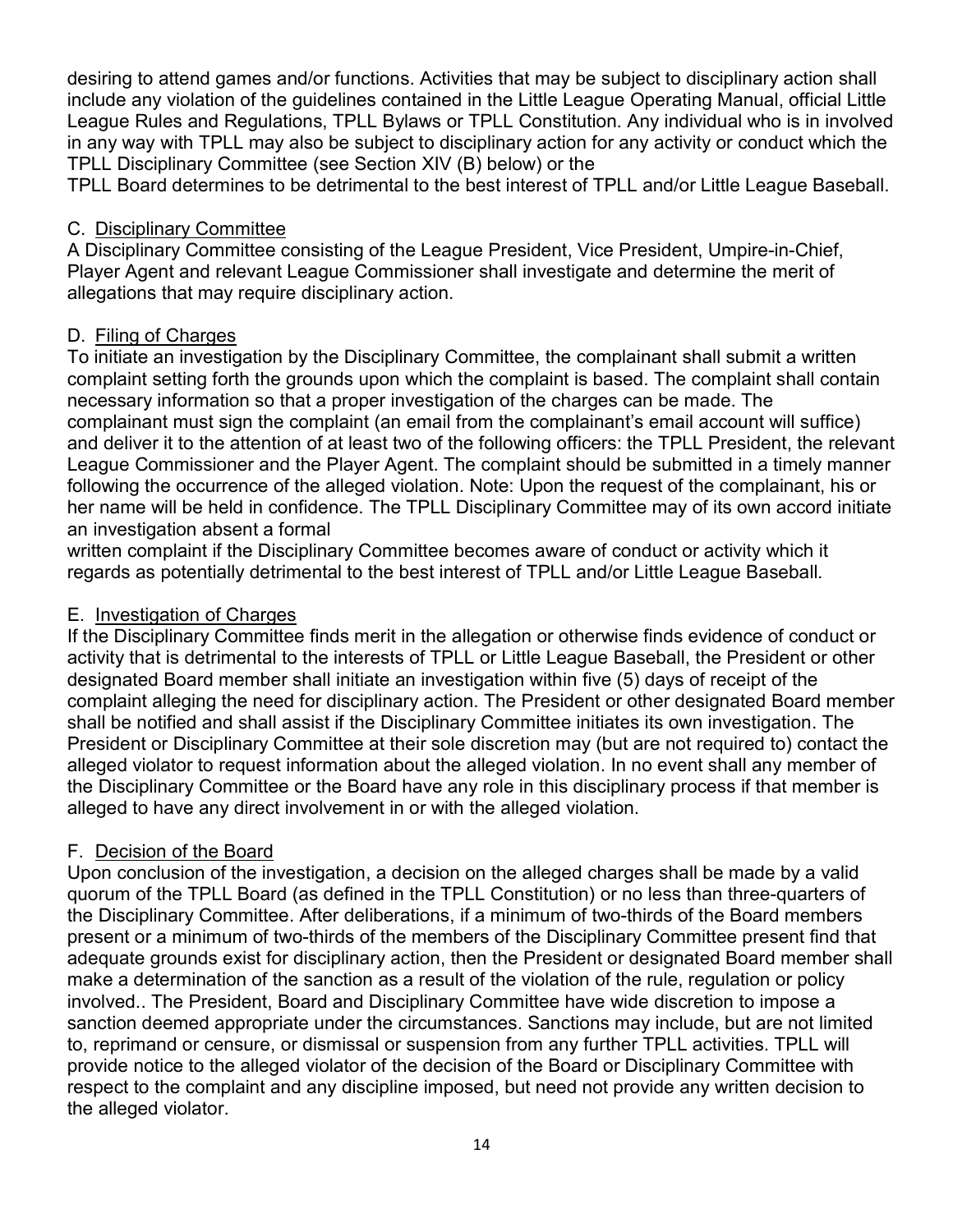## G. Emergency Disciplinary Power

Action under emergency circumstances, when immediate action must be taken to protect the welfare of any individual involved in any TPLL program, the President or any person specifically designated by the President may suspend an individual from further participation in TPLL activities. Following emergency suspension, a complaint shall be made as set forth in Section XIV (D) above and an investigation and determination shall take place as set forth in Section XIV (E) and (F).

## XVI. PLAYOFFS. For the TPLL divisions that hold playoffs:

Format The playoff format (whether double elimination, brackets, pool play, etc.) varies each year and by league depending on the number of teams in each league. The League President shall make a determination concerning the format(s) to be used each playoff season.

Rules Regular season rules apply during playoffs except as specifically stated otherwise in the regulations of Little League Baseball, Incorporated and/or elsewhere in these Bylaws.

Champions The winner of the tournament at each division will represent TPLL in the Tournament of Champions. If the winner is unable to field a complete team, then the second place team will become the representative in the Tournament of Champions.

#### XVIII. ALL STARS

TPLL selects All Star teams in each of four divisions, League Age 9/10, League Age 10/11, League Age 11/12, and Juniors. TPLL's All Star teams represent TPLL in the divisional and district All Star tournaments.

The number of roster spots (the "Roster Size") for each All Star team shall be thirteen (13) players on each team, but the All Stars Committee has the discretion to vary the Roster Size prior to the distribution of All Star ballots. The All Stars Committee is comprised of the following five Board members: TPLL President, Vice President, Player Agent, Umpire in Chief and All Star Commissioner.

The All Stars Committee will solicit manager/coach volunteers for All Stars. The All Stars Committee will select the manager of each All Star team prior to the selection of the players on that manager's respective team. After selecting the manager of each team, the All Stars Committee will solicit input from coaches in the Majors and Minors divisions and will make an initial designation of players for the roster of each team. The All Stars Committee will meet with the manager of each team, present its roster selections, and then work with the manager to select the remaining players for the team roster.

The Board's preference is for each All Star player to participate on the All Star team aligned with his or her league age. In extraordinary circumstances, the All Stars Committee may decide to offer an elected All Star player the opportunity to play on the next highest age-level team.

## 9/10 All Star Team

1. Eligibility. All Star eligibility is limited to qualified athletes who: (1) reside within TPLL league district boundaries or have received an approved waiver from Little League, (2) have played in the Little League required number of games, and (3) are either league age nine (9) or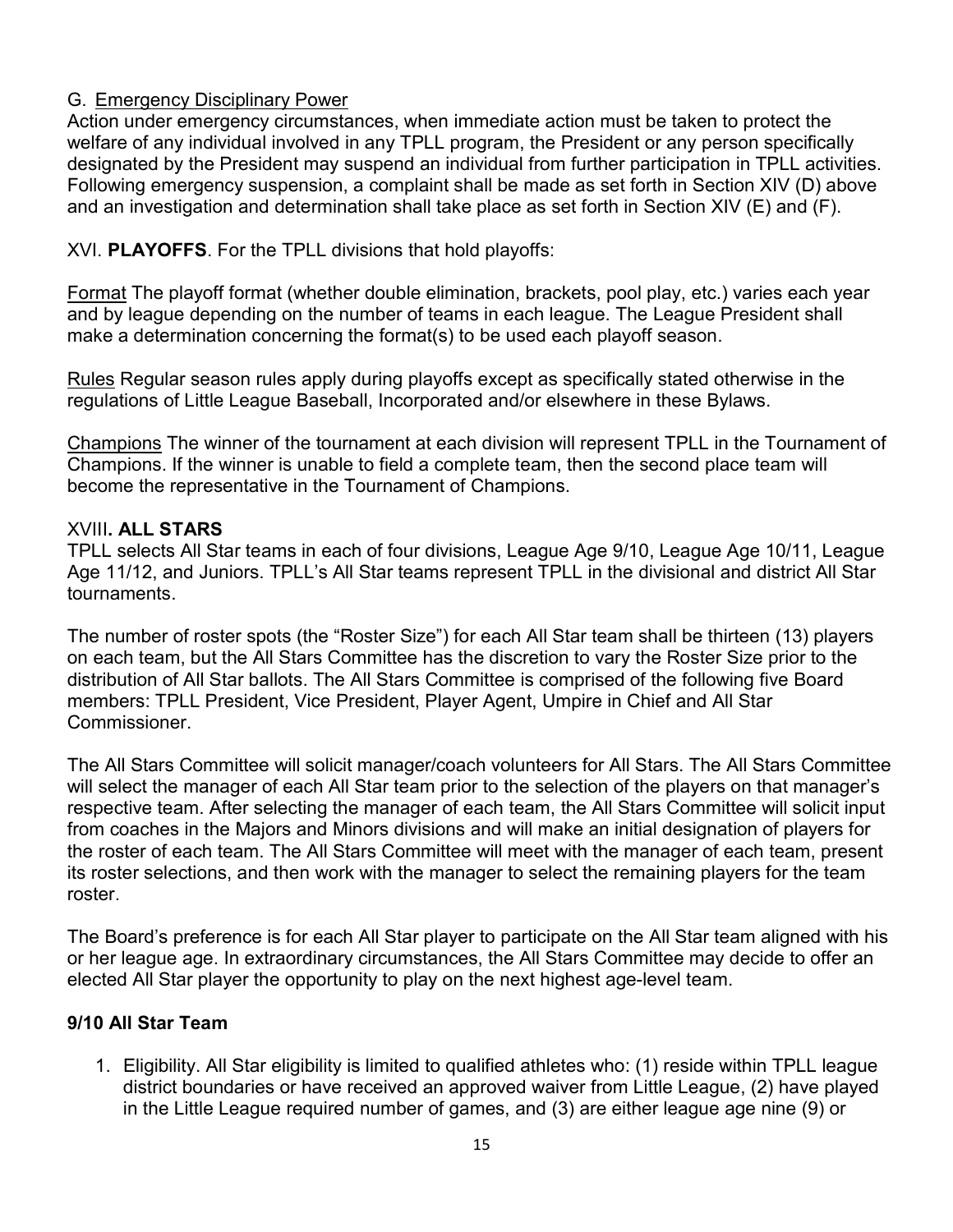league age (10). Each All Star player must be available to be present for a majority of All Star team practices and games. If the player cannot be present for a majority of the All Star practices and games, the player may be replaced, if so desired, by the All Star manager with approval from the TPLL All Stars Committee, with an eligible league player who was not chosen during the original voting and roster selection.

- 2. Selection Process. As described above, Minors managers will receive an All Star Ballot from the All Star Commissioner along with a complete list of eligible League Age nine (9) and League Age ten (10) players. Each Minors team shall submit one ballot to the All Star Commissioner by the deadline established on the ballot. A manager may choose to discuss selections with his assistant coaches, but this is not required by TPLL. The ballot instructs coaches to vote for the top 20 players, players may be voted to the 9/10 or 10/11 team as the ballot indicates. The Manager shall include with each nomination a brief description of player's qualifications. Managers shall return completed ballots to the All Star Commissioner and TPLL President, who will then tally the votes and generate the results to the All Stars Committee. The All Stars Committee will provide the Manager of each All Star team with the voting results.
- 3. Rosters and Availability: In the event a player selected for an All Star team is not available (or becomes unavailable due to injury or other reason), then the Manager shall select another qualified player until a roster of 13 is set.
- 4. Notification: Upon completion of the 9/10 All Star Manager selection and the 9/10 All Star Team Roster, the team will send an email to each family notifying them of the selection and confirming their player's commitment to the All Star schedule. The All Star Commissioner may also directly contact the families of players who were selected to TPLL All Star teams in prior years, but have not been rostered for the current season. Players will not be confirmed until the family has returned the completed TPLL All Star Code of Conduct and Commitment Agreement. Once the All Stars Committee has been notified that the All Star agreements have been received for each player and coach, a league wide email will be sent announcing the All Star Teams and Coaches.
- 5. Double A Player Eligibility and Selection. Double A players who are League Age 9 or 10 are eligible for selection to the 9/10 All Star team roster. Double A players may be added to the 9/10 All Star team roster only upon the recommendation of the Double A Commissioner and the subsequent approval of the All Stars Committee. The addition of a Double A player(s) to the All Star team shall serve to deduct from the number of All Star roster positions available to Minors eligible players. Hence, the decision to add a Double A player(s) to the 9/10 All Star roster shall be made prior to distributing ballots to the Minors managers. For illustration, if the All Star Committee decrees a 9/10 All Star team roster of 13 spaces, and there are four "mandatory" Majors 10 year olds and two Double A player additions, then the available roster places for Minors players shall be reduced to 7 (i.e. 13 minus 4 minus 2 equals 7).

#### 10/11 All Star Team

1. Eligibility. All Star eligibility is limited to qualified athletes who: (1) reside within TPLL league district boundaries or have received an approved waiver from Little League, (2) have played in the Little League required number of games, and (3) are either League Age ten (10) or League Age eleven (11). The only exception to the league age requirement is if the All Star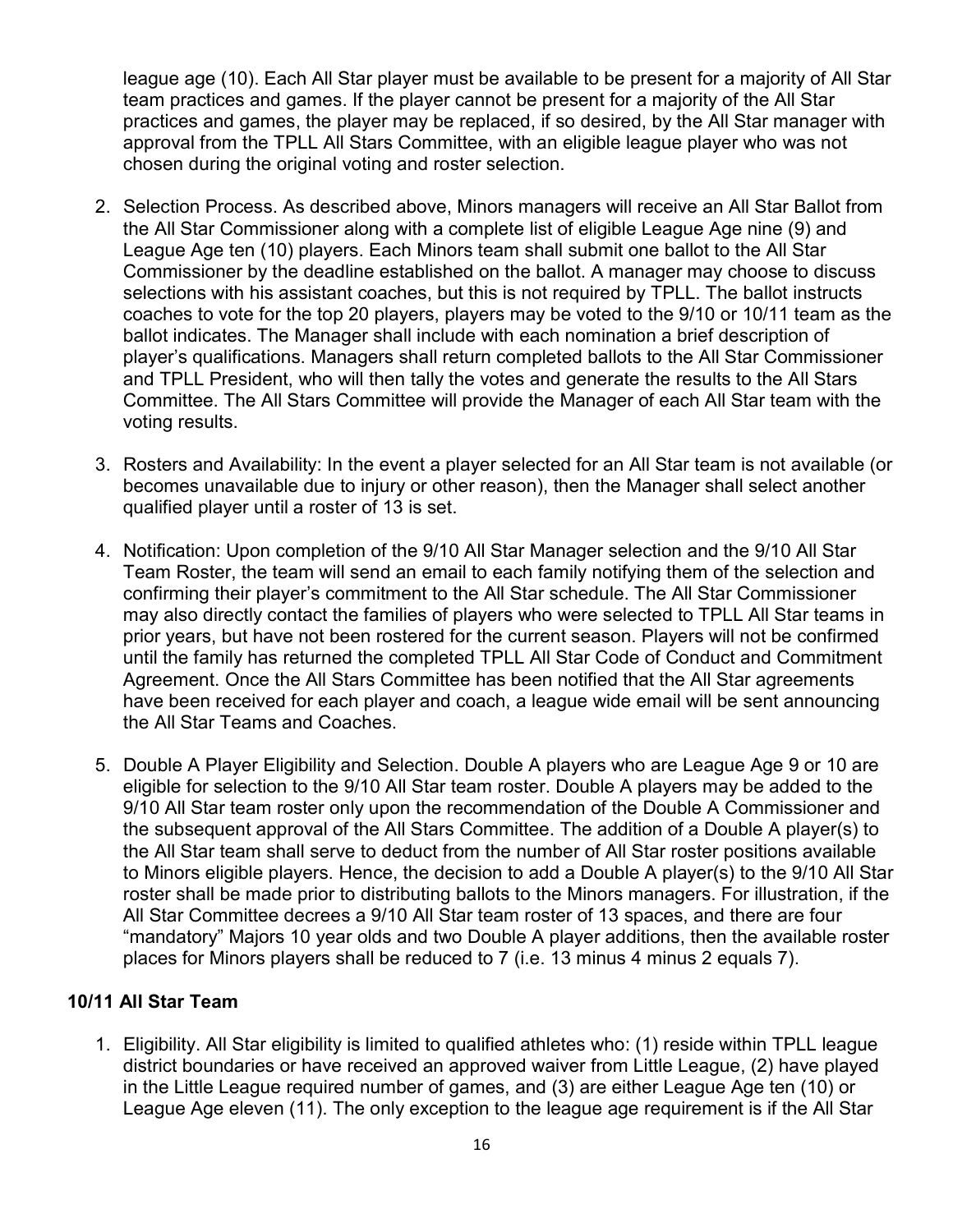Committee decides to offer an extraordinary younger player the opportunity to play up one age level (on the 11/12 team). Each All Star player must be available to be present for a majority of All Star team practices and games. If the player cannot be present for a majority of the All Star practices and games, the player may be replaced, if so desired by the All Star manager with approval from the TPLL All Stars Committee, with an eligible league player who was not chosen during the original voting and roster selection.

- 2. Selection Process. As described above, the composition of the 10/11 All Star team is determined by a vote of the Minors managers and the Majors managers (the "Electors"). who will receive an All Star Ballot from the All Star Commissioner along with a complete list of eligible League Age ten (10) and League Age eleven (11) players. Each team shall submit one ballot to the All Star Commissioner by the deadline established on the ballot. A manager may choose to discuss selections with his assistant coaches, but this is not required by TPLL. The ballot instructs coaches to vote for the top 20 players. The Manager shall include with each nomination a brief description of player's qualifications. Managers shall return completed ballots to the All Star Commissioner and TPLL President, who will then tally the votes and generate the results to the All Stars Committee. The All Stars Committee will provide the Manager of each All Star team with the voting results.
- 3. Rosters and Availability: In the event a player selected for an All Star team is not available (or becomes unavailable due to injury or other reason), then the Manager shall select another qualified player until a roster of 13 is set.
- 4. Notification: Upon completion of the 10/11 All Star Manager selection and the 10/11 All Star Team Roster, the team will send an email to each family notifying them of the selection and confirming their player's commitment to the All Star schedule. The All Star Commissioner may also directly contact the families of players who were selected to TPLL All Star teams in prior years, but have not been rostered for the current season. Players will not be confirmed until the family has returned the completed TPLL All Star Code of Conduct and Commitment Agreement. Once the All Stars Committee has been notified that the All Star agreements have been received for each player and coach, a league wide email will be sent announcing the All Star Teams and Coaches.

#### 11/12 All Star Team

- 1. Eligibility. All Star eligibility is limited to qualified athletes who: (1) reside within TPLL league district boundaries or have received an approved waiver from Little League, (2) have played in the Little League required number of games, and (3) are either League Age eleven (11) or League Age twelve (12). The only exception to the league age requirement is if the All Star Committee decides to offer an extraordinary younger player the opportunity to play up one age level (example, a LL10 on the 11/12 team). Each All Star player must be available to be present for a majority of All Star team practices and games. If the player cannot be present for a majority of the All Star practices and games, the player may be replaced, if so desired by the All Star manager with approval from the TPLL All Star Committee, with an eligible league player who was not chosen during the original voting and roster selection.
- 2. Selection Process. As described above, the composition of 11/12 All Star team is determined by a vote of the Majors managers (the "Electors") who will receive an All Star Ballot from the